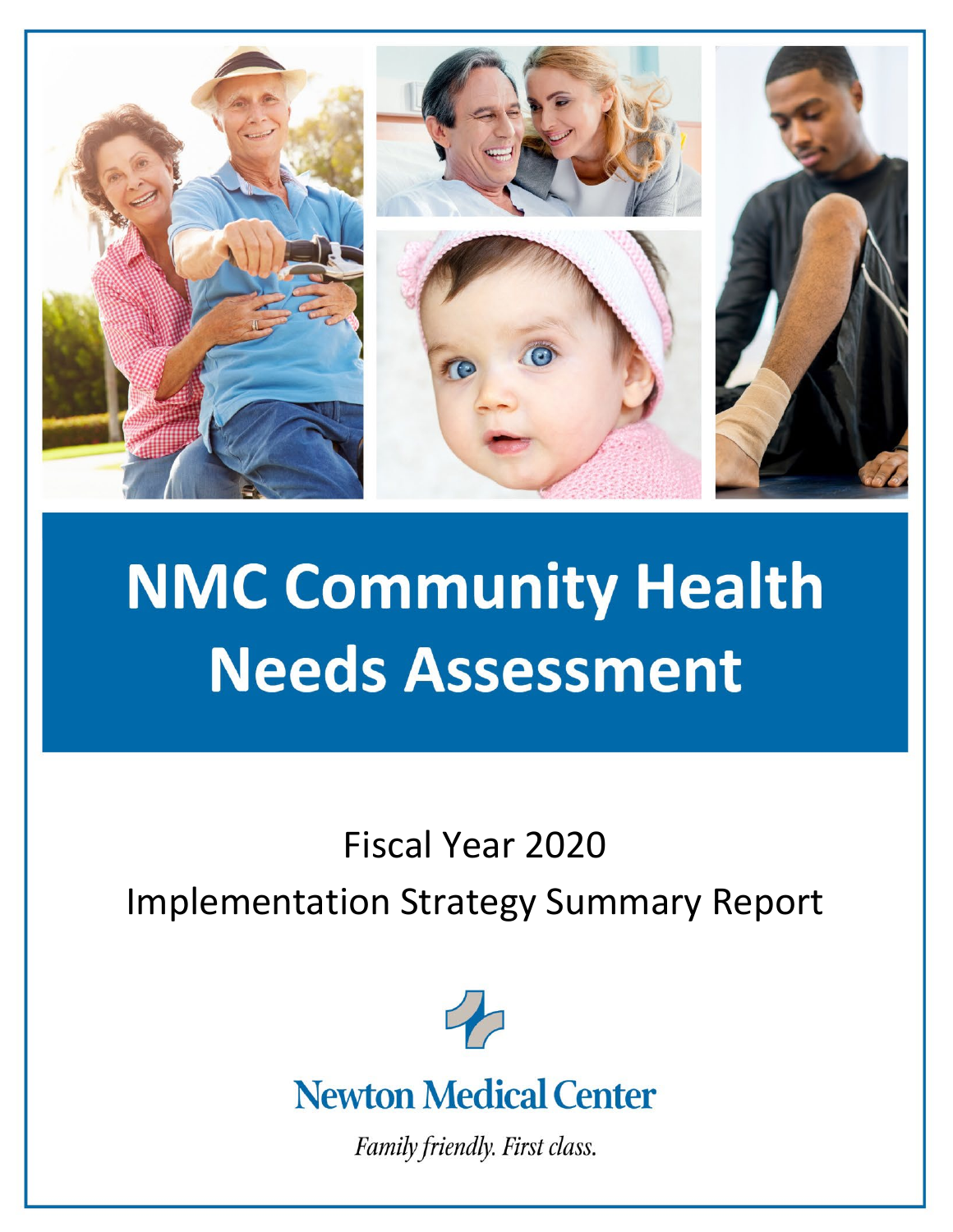# **TABLE OF CONTENTS**

| Priority #1: Improve Well-Being, Mental Health, Behavioral Health 3 |  |
|---------------------------------------------------------------------|--|
|                                                                     |  |
|                                                                     |  |
|                                                                     |  |
|                                                                     |  |
|                                                                     |  |
|                                                                     |  |
|                                                                     |  |
|                                                                     |  |
|                                                                     |  |
|                                                                     |  |
|                                                                     |  |
|                                                                     |  |
|                                                                     |  |
|                                                                     |  |
|                                                                     |  |
|                                                                     |  |
|                                                                     |  |
|                                                                     |  |
|                                                                     |  |
|                                                                     |  |
|                                                                     |  |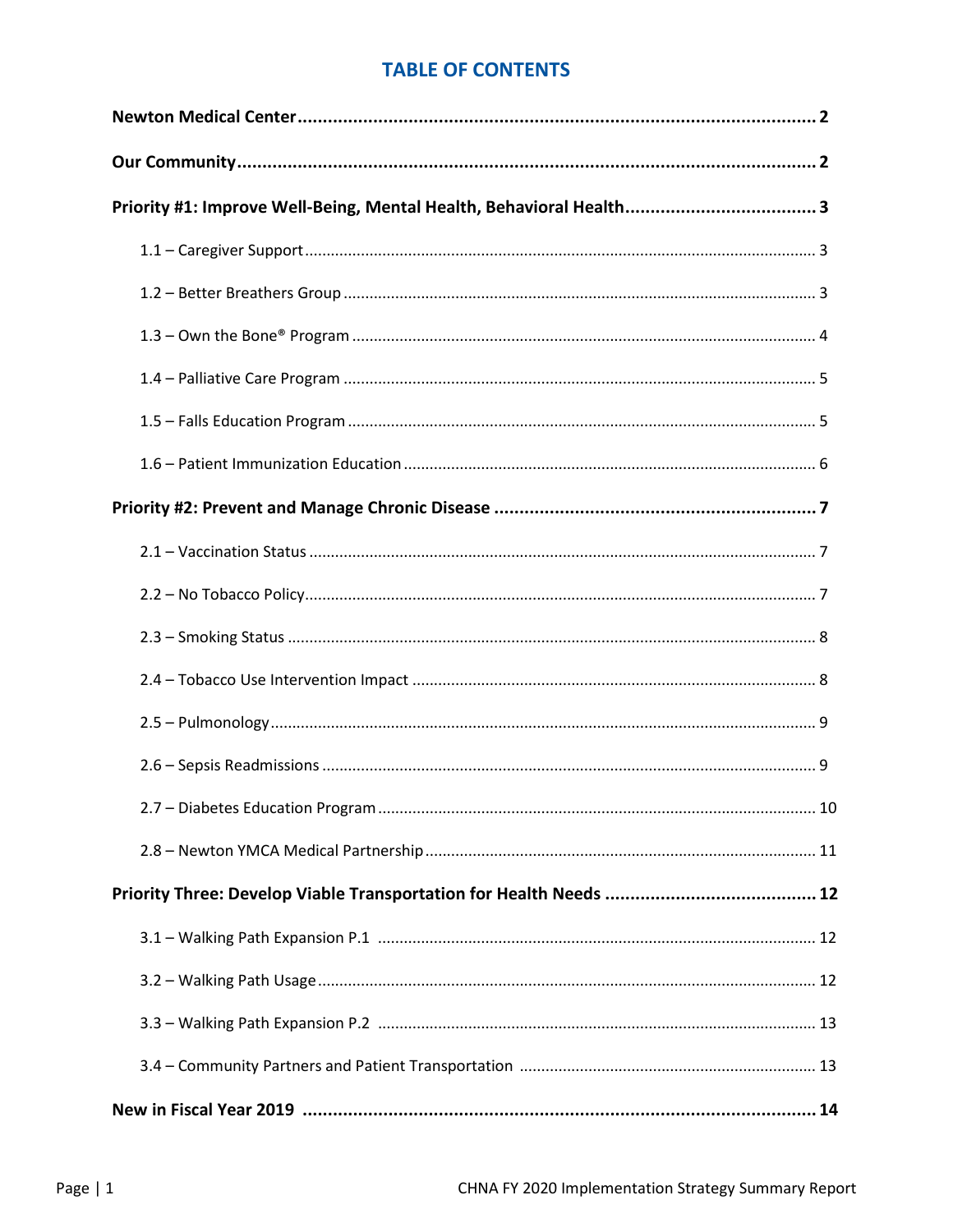# **Newton Medical Center**

Newton Medical Center is an award-winning medical care system focused on improving health throughout Newton, Kan., and Harvey and surrounding counties. Featuring a 103-bed hospital located at the intersection of I-135 and Highway 50, and 10 primary care and specialty clinics, Newton Medical Center's services and specialties include emergency medicine, surgical services, rehabilitation, occupational medicine, home health and more. Formed in 1988, Newton Medical Center has evolved from an established tradition of excellence.

More than a century ago, Dr. John T. and Lucena Axtell founded Newton's first hospital, Axtell Hospital. For four decades, the Axtell's served the community until they passed on the hospital to the Kansas Christian Missionary Society. At that time, the name was changed to Axtell Christian Hospital, a Christian Church/Disciples of Christ organization.

At the turn of the century, Reverend David Goerz and Sister Frieda Kaufman founded Bethel Deaconess Hospital as a mission of the Mennonite Church. Mennonite deaconesses remained involved with the hospital's operations until 1983. On Jan. 1, 1988, the two hospitals merged to become Newton Medical Center.

**Mission:** To excel in providing healthcare by understanding and responding to the individual needs of those we serve.

**Vision:** To improve health.

**Values:** Respect. Excellence. Service. Trust. Transparency.

# **Our Community**

Newton Medical Center defines our community as those residing in Harvey County, Kansas. Our service area includes all residents of Harvey County and does not exclude low-income or underserved populations.

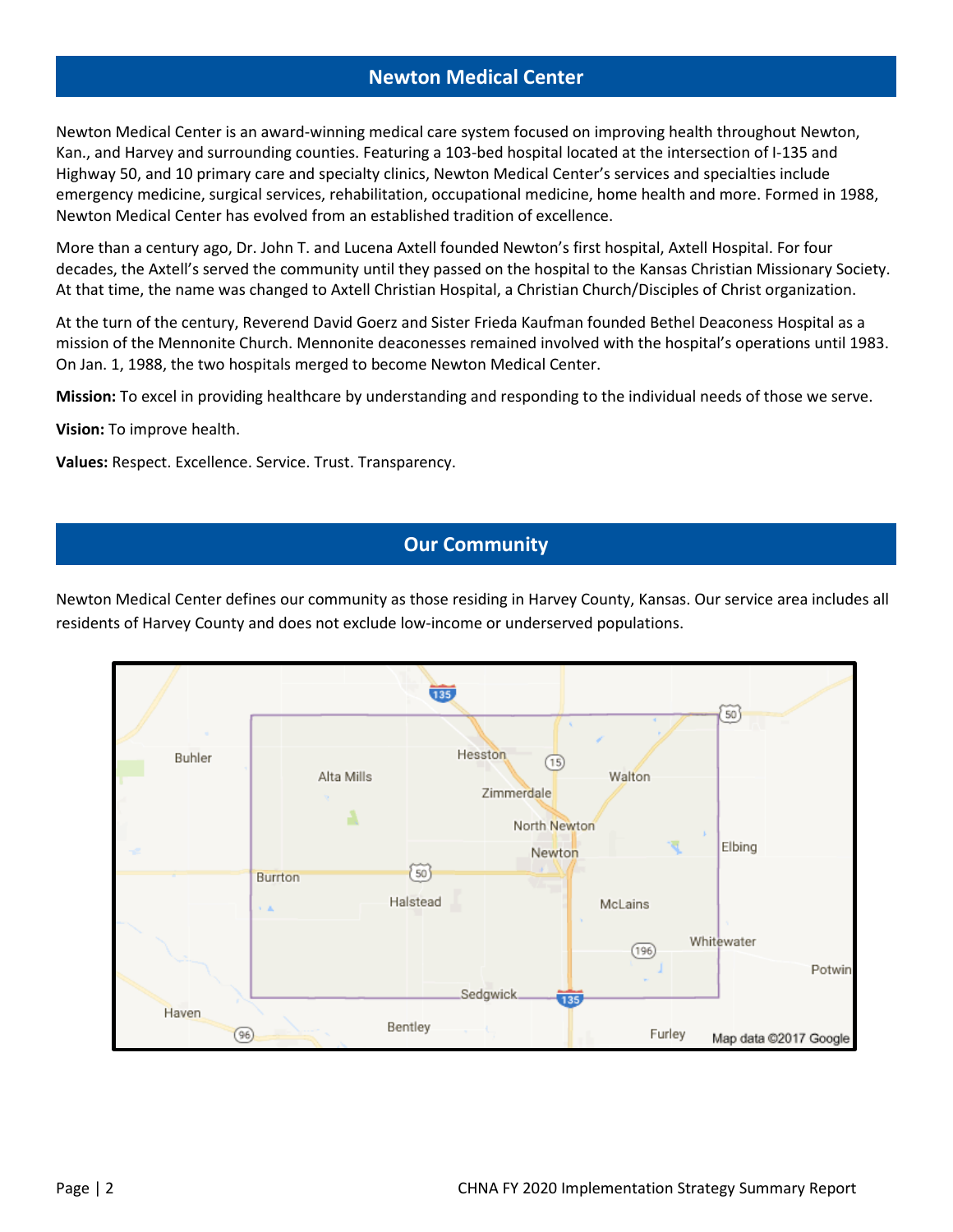# **Priority #1: Improve Well-Being , Mental Health, Behavioral Health**

# **1.1 Caregiver Support**

**Strategy:** Reduce Barriers

**Activity:** Expand Caregiver Support

**Resource:** Generations Social Worker

#### **Outputs:**

- **FY 2018:**
	- o **Goal:** Secure a consistent place to meet with easy access for elderly patients
	- o **Progress:** Meeting space secured in the South Conference Room of the hospital
- **FY 2019:**
	- o **Goal:** Held a minimum of four Caregiver Support Meetings
	- o **Progress:** Ten caregiver support group meetings held in FY 2019
- **FY 2020**
	- o **Goal:** Maintain reach of care and support services through direct service, community partners and volunteers resulting in 3-5 new members each quarter and 2-3 support service referrals per support group session.
	- o **Progress:** Attendees remained constant, with regular and new members, throughout the year at 3-5. Two to three referrals to community resources were made for attendees each session. The pandemic provided challenges for gatherings; therefore, in-person sessions were cancelled in March - May. Online resources were offered to potential attendees. The attendees also completed a survey during FY 2020. Areas of need identified for this group are "hands on help" and "time to self-care".

**Future Plans:** The Generations' team of social workers will continue support groups and develop a brochure with resources including "hands on help" and "time to self-care".

#### **1.2 Better Breathers Group**

**Strategy:** Enhance Skills

**Activity:** Expand Better Breathers Group

**Resource:** Director of Therapy Services

- **FY 2018:**
	- o **Goal:** Investigate methods to increase participation and referrals to Better Breather's Group
	- o **Progress:** Engaged Pulmonologist and communicating this with patients. Average number of Better Breather's Group participants was 5.75.
- **FY 2019:**
	- o **Goal:** Increased number of participants in Better Breather's Group by 10%
	- o **Progress:** Goal met with 7-10 attendees. Respiratory Care served as a resource to Schowalter Villa for COPD support group development.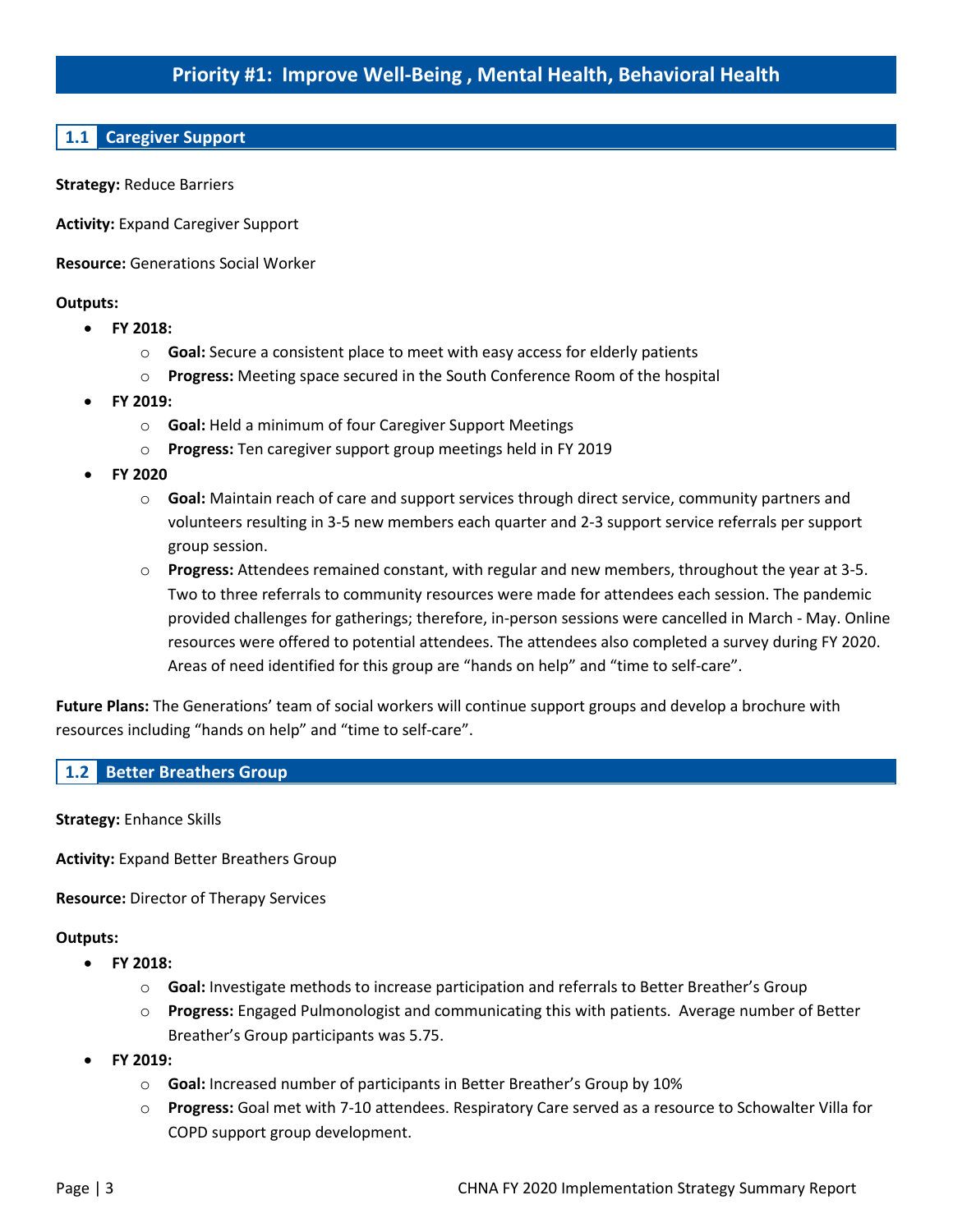- **FY 2020:**
	- o **Goal:** 
		- Increase the number of Better Breathers Club attendance by 10%. (Total of 8 attendees consistently).
		- Collaborate with Newton Home Health, Harvey County Health Ministries and NMC Case Management to become a resource to Long Term Care facilities for the development of COPD support groups.
		- **The Respiratory Care team will be available for two or more presentations during the 2020 FY.**

#### o **Progress:**

- The Better Breathers Club met consistently in 2019 with the last in person meeting being in December of 2019 with 15 attendees. Candidates for the support group have been offered to attend once the group resumes following the pandemic.
- **The Stoplight Zone tool developed in collaboration with Case Management and Home Health** has an intended implementation by June 2021.
- **One community presentation was completed in FY 2019.**

**Future Plans:** Better Breather's Club will meet virtually twice during the next year and twice in person. The content of the meeting will continue in a similar format with education topics presented each session. A new initiative to recruit potential attendees will be to identify candidates through the Pulmonary Rehabilitation program.

# **1.3 Own the Bone® Program**

**Strategy:** Provide Support and Enhance Skills

**Activity:** Reduce the number of bone fractures through Own the Bone Program

#### **Resource:** Chief Medical Officer

#### **Outputs:**

- **FY 2018:**
	- o **Goal:** Expand participants in Own the Bone Program by identifying potential participants through the Emergency Department.
	- o **Progress:** Approximately 50 Own the Bone Program participants.
- **FY 2019:**
	- o **Goal:** Increased participants in Own the Bone Program by 5% (to 55 participants).
	- o **Progress:** Shifted location of identifying qualified participants from the ED to the Orthopedic Clinic. During May (Osteoporosis Awareness Month) NMC posted Facebook content on "Own the Bone" program
- **FY 2020**
	- o **Goal:** Own the Bone program will increase enrollment by 10% (to 88 participants)
	- o **Progress:** Own the Bone program has 132 enrollees at this time. Participants are screened in Newton Medical Center's orthopedic clinic and are offered appropriate testing and medication to prevent osteoporosis. The enrollee's ongoing care is then turned over to the Primary Care provider.

**Future Plans:** A marketing campaign related to appropriate screening for osteoporosis will be implemented as this is a component of the screening assessment as reported by the Newton Orthopedic & Sports Medicine physician assistants and advance practice registered nurse.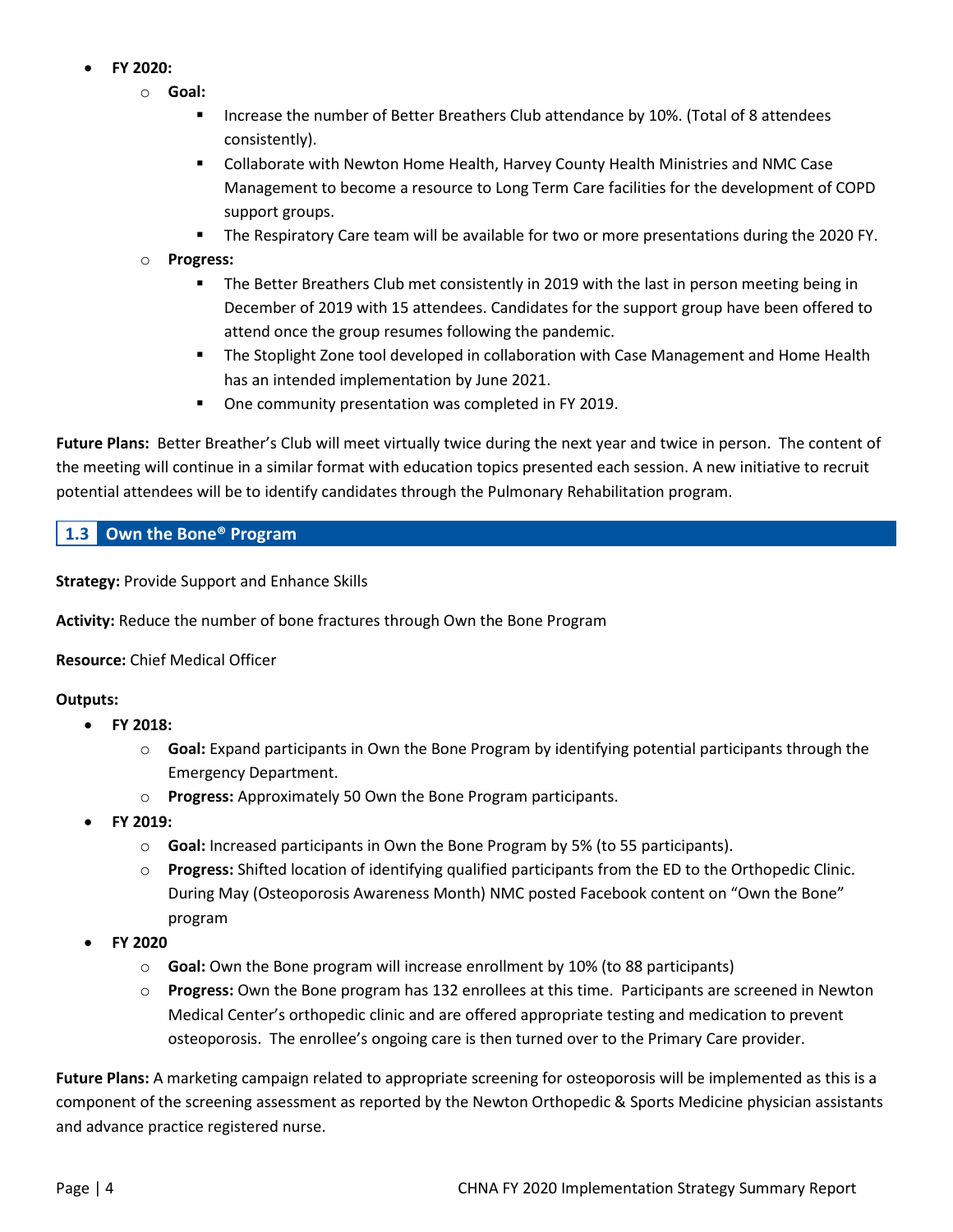# **1.4 Palliative Care Program**

**Strategy:** Provide Support and Enhance Skills

**Activity:** Incorporate a Palliative Care program at Newton Medical Center

**Resource:** Population Management Advanced Practice RN and Chief Clinical Officer

#### **Outputs:**

- **FY 2018:**
	- o **Goal:** Investigate models and develop a plan.
	- o **Progress:** Palliative Care Consult developed and implemented in the acute care setting. To date, four palliative-care consults completed by Dr. Spurlock or Karen Lehman, ARNP. Case Management provided 813 patients with Advance Care Planning information and 21% of these have completed their Advanced Care Plan or named a Durable Power of Attorney. Advance Care Planning visits developed and implemented in home health setting. FY18 Baseline rate 0% due to lack of process in place to address this need for Home Health patients.
- **FY 2019:**
	- o **Goal:** 50% of patients participating in the Right on Track Program and NMC Home Health, identified as not having a Durable Power of Attorney (DPOA) appointed, will appoint a DPOA through the Advanced Care Planning Program.
	- o **Progress:** Documentation implemented for Home Health ACP visits. Decision Day held at NMC March 2019. Speaking engagements presenting the importance of DPOA designations were given at Kiwanis, Newton Chamber of Commerce, and Bethel College Lifetime Learning program. These speaking engagements would have reached an estimated 250 persons. Palliative Care screens and consults were submitted by Case Management and providers based on patient need.
- **FY 2020**
	- o **Goal:** 
		- Advanced Care Planning will continue to be provided by APRN for in-patients referred from Case Management.
		- Decision Day will be offered at multiple locations a minimum of two times in FY 2020
		- >75% of the Home Health new admissions will have Advanced Directives completed
	- o **Progress**
		- Advanced Care Planning has been provided for patients following notification to Case Management. Decision Day was offered during the Harvey Co. Safety Fair on Saturday March 7, 2020. 100 information packets were distributed. 10 advanced directives were completed on-site and 12 were returned to Newton Medical Center Case Management via mail.

# **1.5 Falls Education Program**

**Strategy:** Provide Education

**Activity:** Incorporate an education program on falls in our community

**Resource:** Population Management Advanced Practice RN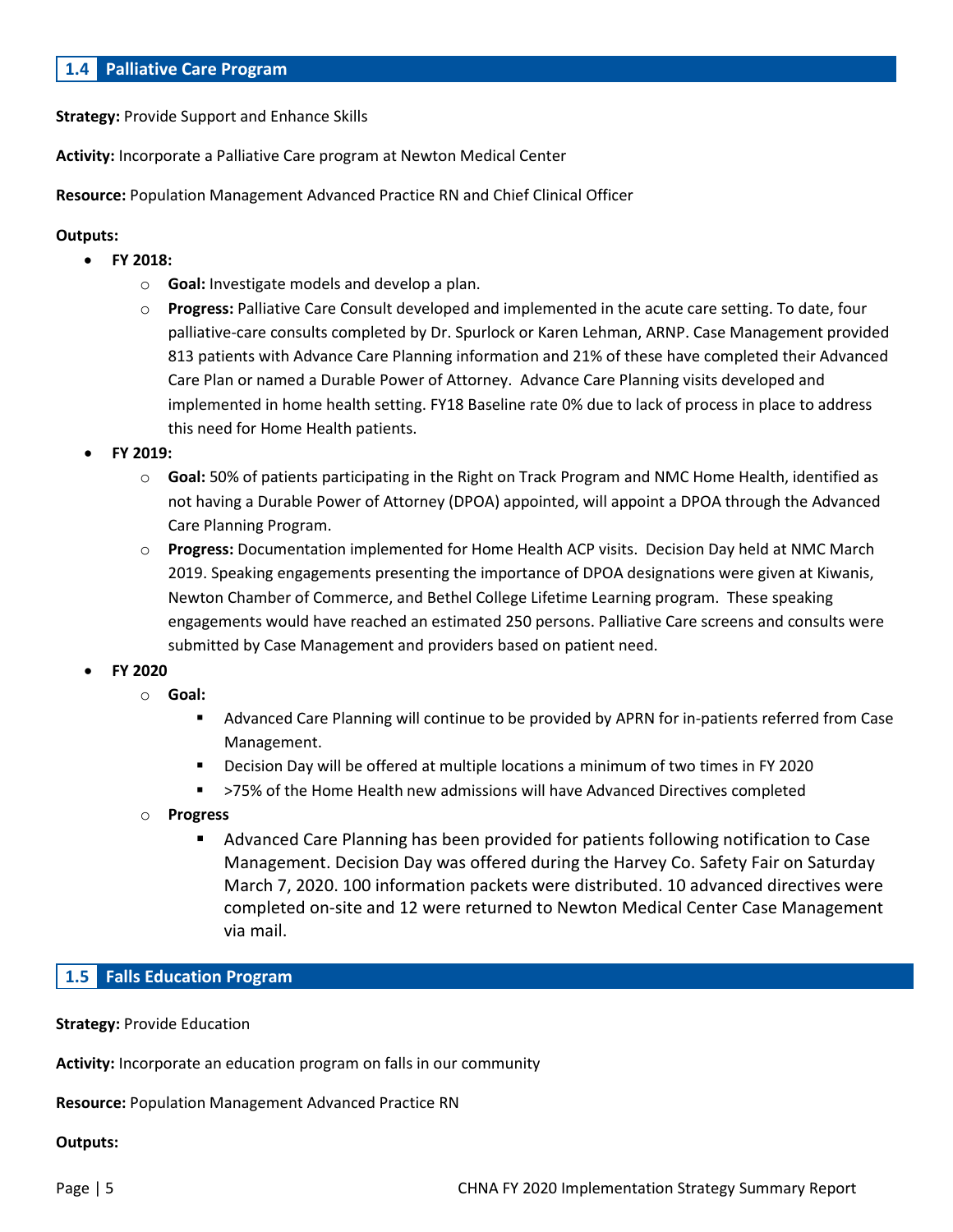- **FY 2018:**
	- o **Goal:** Develop and implement a Community Fall Prevention Education Program.
	- o **Progress:** Rolled out "Stepping On" program spring 2018, but minimum number of participants (8) to hold program was not met. Partnered with Newton Fire/EMS Fall Prevention Program and offering free home safety inspection for Emergency Department patients. 5.4% of Emergency Department patients seen between 7/1/17 to 5/31/18 were seeking emergency care related to a fall.
- **FY 2019:**
	- o **Goal:** Hold at least one "Stepping On" program in FY 2019
	- o **Progress:** The "Stepping On" program was scheduled three times in FY 2019 with no attendees therefore, the course was cancelled. In April 2019, a KDHE grant was received directed toward payment of enrollment fees for the "Stepping On" program. Program to be hosted at Trinity United Methodist Church beginning July 19, 2019.
- **FY 2020**
	- o **Goal:** NMC Case Management, Outpatient therapy, and Home Health will utilize fall risk criteria screening tools to increase referrals to Community "Stepping On" Program at Trinity Heights United Methodist Church.
	- o **Progress:** The Trinity Heights United Methodist Church has assumed facilitation of the "Stepping On" program.

**Future Plans:** The Stepping On program will remain under the maintenance and direction of the Trinity Heights United Methodist Church.

#### **1.6 Immunization Education for Patients**

**Strategy:** Provide Information

**Activity:** Make education on the safety and benefit of immunizations available to NMC patients

**Resource:** Quality and Analytics Department

- **FY 2018:**
	- o **Goal:** Find and adopt a current resource for distribution to NMC Patients
	- o **Progress:** Influenza and Pneumococcal Vaccine Information Sheets from the Centers for Disease Control and Prevention are provided to all inpatients at the time of vaccination. NMC assessed influenza vaccination status on 97.7% of inpatients during the 2017-2018 Influenza season, and provided influenza vaccination to patients who wanted to receive it.
- **FY 2019:**
	- o **Goal:** NMC assessed 98% of all inpatients for influenza vaccination during the flu season from October 1, 2019 through April 29, 2019 (season extended from March 31, 2019 due to local influenza activity).
	- o **Progress:** NMC assessed 98% of all inpatients for influenza vaccination. NMC Clinics documented flu vaccinations for patients whether they were given in an NMC Clinic or at another location (i.e. flu shot clinics)
- **FY 2020**
	- o **Goal:** 98.5% of the Newton Medical Center in patients will have influenza vaccination during the October 1, 2019 to April 30,2020
	- o **Progress:** 98% of inpatients received immunization for the 2019-2020 Flu Season.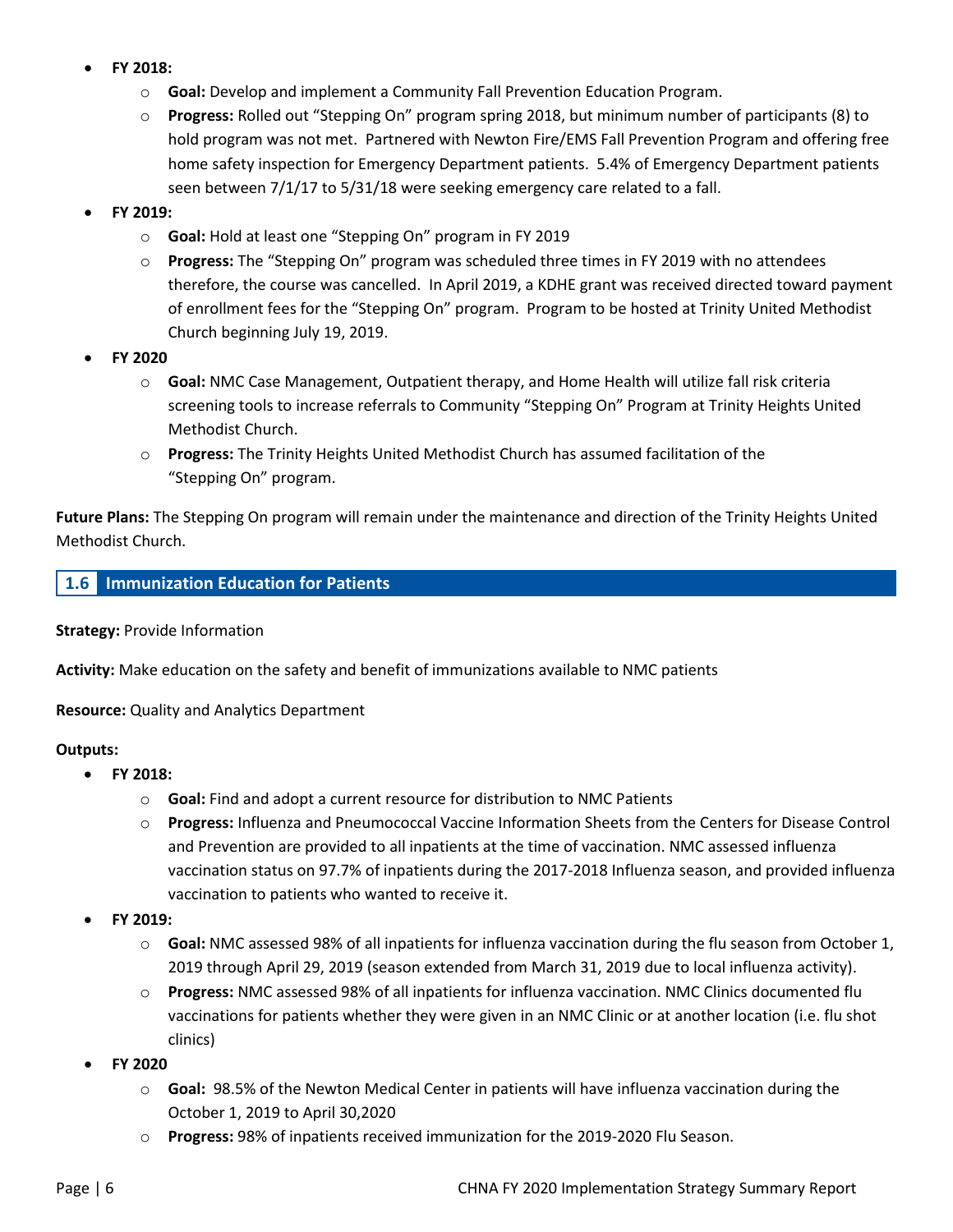#### **Future Plans:**

- Newton Medical Center will assess 98.5% of all inpatients for seasonal vaccinations during the 2020-2021 flu season.
- If the opportunity arises for a Covid-19 vaccination during the FY 2021, additional goals will be defined.
- Newton Medical Center will continue to offer employees seasonal immunizations per CDC guidance.

# **Priority #2: Prevent & Manage Chronic Diseases**

# **2.1 Vaccination Status**

#### **Strategy:** Reduce Barriers

**Activity:** Use new Electronic Medical Record platform to better capture and communicate vaccination status

**Resource:** Quality and Analytics, Clinical Informatics, Clinics

#### **Outputs:**

- **FY 2018:**
	- o **Goal:** Share results on capturing vaccination status and providing the vaccination by provider
	- o **Progress:** Health E-Filings implemented to track and report clinic metrics. Newton Medical Center assessed influenza vaccination status on 97.7% of inpatients during the 2017-2018 Influenza season.
- **FY 2019:**
	- o **Goal:** 23% of the NMC Clinic patients received flu immunizations at one of the NMC clinics. Data incomplete due to report malfunction. This percentage does not account for the patients who had flu immunizations given at community settings but recorded in the NMC EMR history.
	- o **Progress:** Data mining has not yielded the total number of patients in the clinics who have had a flu vaccination. Data is available for patients who have had their flu vaccination given at one of the NMC Clinics which was 23% as of March 28, 2019.
- **FY 2020:**
	- o **Goal:** NMC Family Practice (FP) Clinics will increase the number of patients assessed for flu shots by 10% for the 2019-2020 flu season
	- o **Progress:** A total of 1359 flu vaccinations were administered in the Newton Medical Center Family Practice Clinics this past season.

**Future Plans:** The NMC FP Clinics will continue to offer seasonal immunizations per CDC guidance.

#### **2.2 No Tobacco Policy**

#### **Strategy:** Change Consequence

**Activity:** Implement a "no tobacco" policy before elective surgery

**Resource:** Chief Medical Officer

#### **Outputs:**

• **FY 2018:**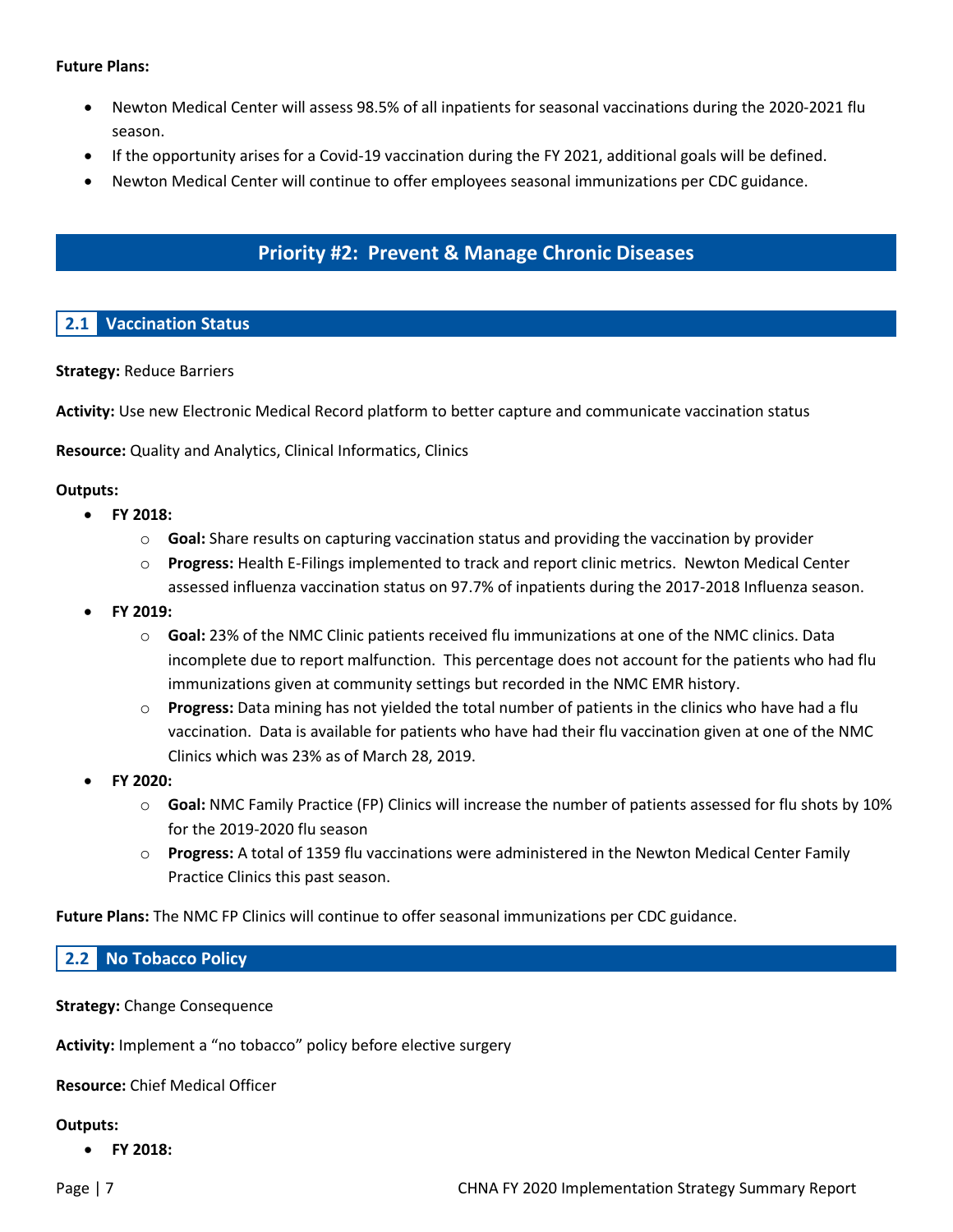- o **Goal:** Investigate which providers already have a "no tobacco" policy before elective surgery and determine the feasibility of spreading this policy to all Newton Medical Center surgery providers.
- o **Progress:** All Newton Medical Center surgeons have implemented a "smoke-free" policy for elective surgeries during FY18.
- **FY 2019:**
	- o **Goal:** NMC Surgical Department will report a 1-2% increase in patients who are reported tobacco users and have not used tobacco within 30 days of their "planned" surgery.
	- o **Progress:** A Meditech module has been created to capture smoking status at the time of registration for "planned" surgeries. This data submitted to the CMO.
- **FY 2020:**
	- o **Goal:** 
		- Smoking status data to be analyzed for the 1-2% increase in patients who are reported tobacco users and have not used tobacco within 30 days of their "planned" surgery.
		- CMO will provide data on smoking status within 30 days of "planned" surgery to surgeons twice in the fiscal year and will consult regarding smoking cessation goals for patients prior to "planned" surgeries
	- o **Progress:** Newton Medical Center surgeon's statistics were provided to the Chief Medical Officer quarterly for discussions with surgeons. Surgeons can utilize this data per their discretion.

# **2.3 Smoking Status**

**Strategy:** Reduce Barriers

**Activity:** Use new Electronic Medical Record platform to better capture and communicate smoking status

**Resource:** Quality and Analytics, Clinical Informatics, Clinics

#### **Outputs:**

- **FY 2018:**
	- o **Goal:** Share results on capturing smoking status and using interventions
	- o **Progress:** 61% of Inpatients identified as smokers received smoking cessation interventions
- **FY 2019:**
	- o **Goal:** Increased percent of patients identified as smokers who received Smoking Intervention by 10%.
	- o **Progress:** 93% of Inpatients identified as smokers received smoking cessation counseling
- **FY 2020:**
	- o **Goal:** Increase the number of inpatients who are identified as smokers and offered tobacco counseling to 95%.
	- o **Progress:** 93% of inpatients were identified as a smoker and received smoking cessation counseling for FY 2020.

# **2.4 Tobacco Use Intervention Impact**

**Strategy:** Reduce Barriers

**Activity:** Increase impact of intervention for Newton Medical Center patients who use tobacco

**Resource:** Quality and Analytics, Clinical Informatics, Clinics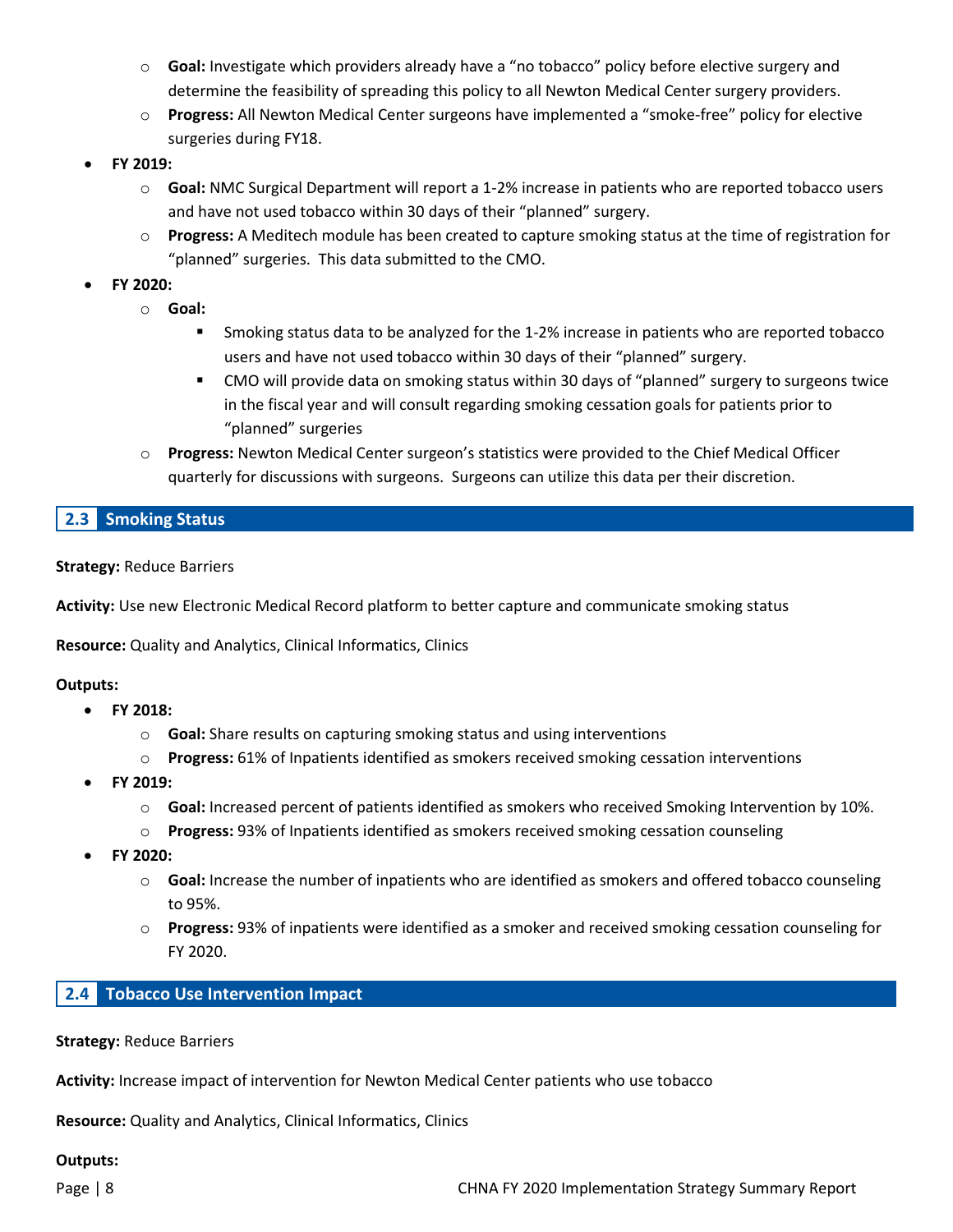- **FY 2018:**
	- o **Goal:** Begin tracking follow-up with KanQuit to understand impact.
	- o **Progress:** Initiated tracking system with KanQuit. Initiated reporting of percentage of smoking cessation offerings provided to smokers identified in the acute care setting. 61% (229/378 unique patients identified as smokers) were provided smoking cessation education intervention. 17.7% of those who accepted smoking cessation education agreed to enroll in KanQuit.
- **FY 2019:**
	- o **Goal:** Increased referrals to KanQuit for NMC patients identified as smokers by 10%.
	- o **Progress:**
- **FY 2020:**
	- o **Goal:** Of the patients accepting cessation counseling, 20% agree to enroll in KanQuit.
	- o **Progress:** Approximately 75 patients per quarter are identified as smokers. Zero patients have been willing to enroll in KanQuit for the FY 2020.

# **2.5 Pulmonology**

**Strategy:** Enhance Access

**Activity:** Utilize Pulmonologist to address chronic disease prevention and management

**Resource:** Director of Therapy Services

#### **Outputs:**

- **FY 2018:**
	- o **Goal:** Partner with Pulmonologist to define and develop goals
	- o **Progress:** Newton Medical Center had a total of 77 admissions related to primary respiratory diagnosis, and Pulmonologist completed 149 inpatient consultations in FY18. Pulmonary Rehabilitation Initial Evaluations FY 18-24.
- **FY 2019:**
	- o **Goal:** Increased post-acute care pulmonology services for inpatients at NMC by 10% by December 2019.
	- o **Progress:** Pulmonary consultations for FY19-145 through 6/6/19. Pulmonary Rehabilitation Initial Evaluations-39 as of 6/6/19.
- **FY 2020** 
	- o **Goal:** Pulmonary Rehabilitation services will host Pulmonary Education Classes for participants at least 6 times per year with presentations by the NMC Pulmonary Rehabilitation Director
	- o **Progress:**
		- A pulmonary education course is offered each month.
		- **111** participants have participated in these educational sessions. Sessions have been interrupted since March 12, 2020 due to the pandemic.

#### **2.6 Sepsis Readmissions**

**Strategy:** Reduce Barriers

**Activity:** Reduce Sepsis readmissions

**Resource:** Case Management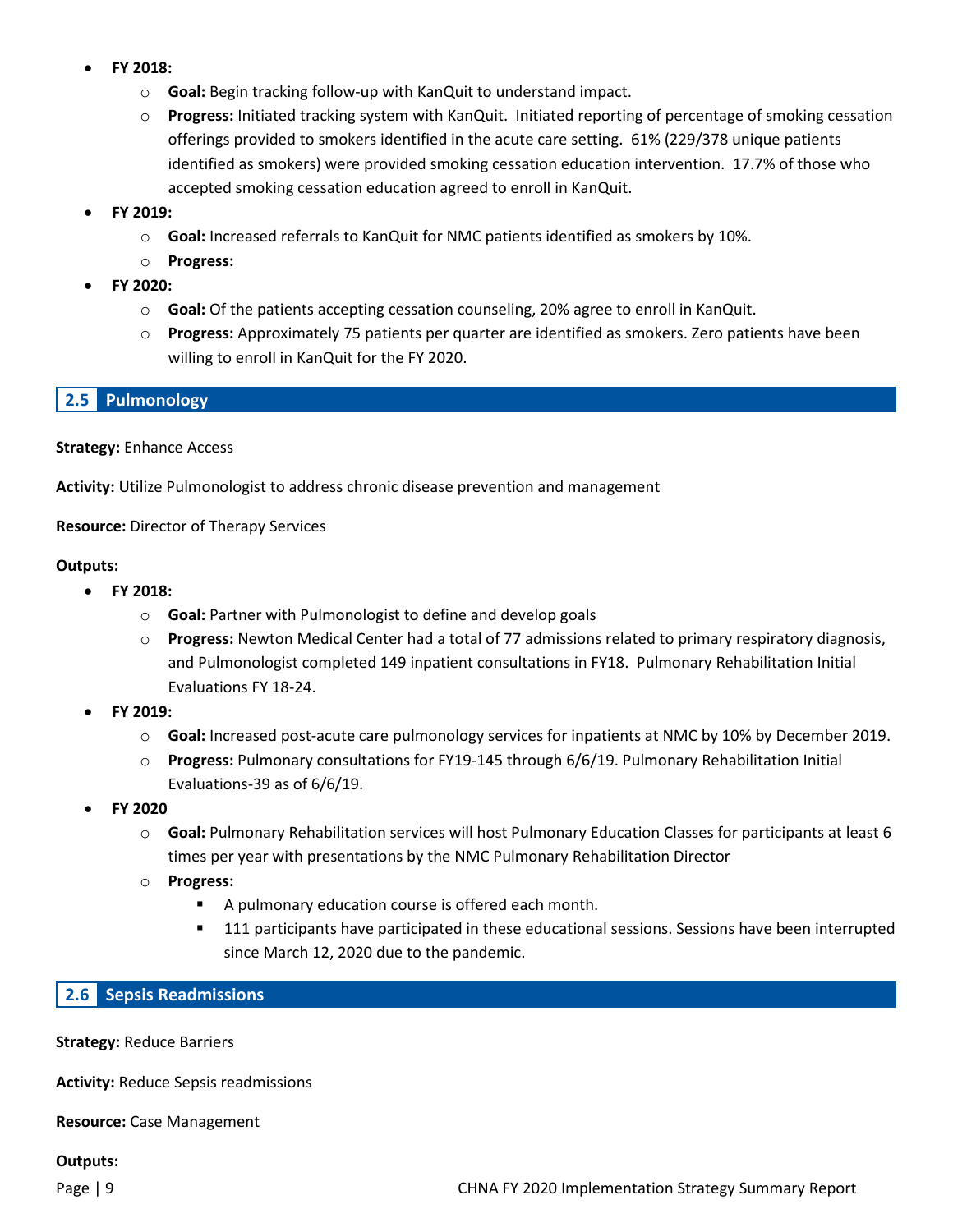- **FY 2018:**
	- o **Goal:** Include Sepsis discharges in the Right on Track program; Incorporate Sepsis focus into Transitional Care Task Force
	- o **Progress:** Patients with sepsis were fully integrated into the Right on Track program and the Transitional Care Task Force. Sepsis readmission rate pre-implementation was 21% and post-implementation was 18%
- **FY 2019:**
	- o **Goal:** Reduce Sepsis readmissions by 2%
	- o **Progress:** Sepsis readmissions have been reduced as follows: Q1-9%, Q2 13%, Q3-2%, Q4 (available after 6/30/2019).
- **FY 2020:**
	- o **Goal:** 
		- **Sepsis survivors will be offered enrollment in the Right On Track program (ROTP).**
		- ROTP will explore addition of social work and volunteer physician involvement for high risk acute care patients by December 2019
		- ROTP enrollees will increase by 5% as evidenced by increase in 5 patients for FY 2020
	- o **Progress:** All patients are assessed for inclusion in the ROTP.
		- In FY 2020, 116 patients were enrolled in the ROTP. This is down 27 patients from the previous year.
		- The addition of social work and physician involvement were deferred due to the pandemic impact.

#### **2.7 Diabetes Education Program**

**Strategy:** Enhance Skills and Provide Support

**Activity:** Reduce overall Hemoglobin A1C for patients who participate in Newton Medical Center Diabetes Education program from 8.8% to 7.0%

**Resource:** Diabetes Educator

#### **Outputs:**

- **FY 2018:**
	- o **Goal:** Focus Diabetes Education on reduction of Hemoglobin A1C.
	- o **Progress:** Average A1C for Diabetes Education participants who completed the program and had followup lab reported six months post-program was 6.8%.
- **FY 2019:**
	- o **Goal:** Maintained average Hemoglobin A1C of 7.0 or below for patients participating in diabetes education program**.**
	- o **Progress:** Average A1C for Diabetes Education participants who completed the program and had followup lab reported six months post-program was 7.0% (as of Dec 2019, new data as of June 30,2019).
- **FY 2020**
	- o **Goal:** 
		- Maintain average Hemoglobin A1C of 7.0 or below for patients participating in diabetes education program
		- **Diabetes Educator will be available for at least two community presentations**

Page | 10 **Page | 10** CHNA FY 2020 Implementation Strategy Summary Report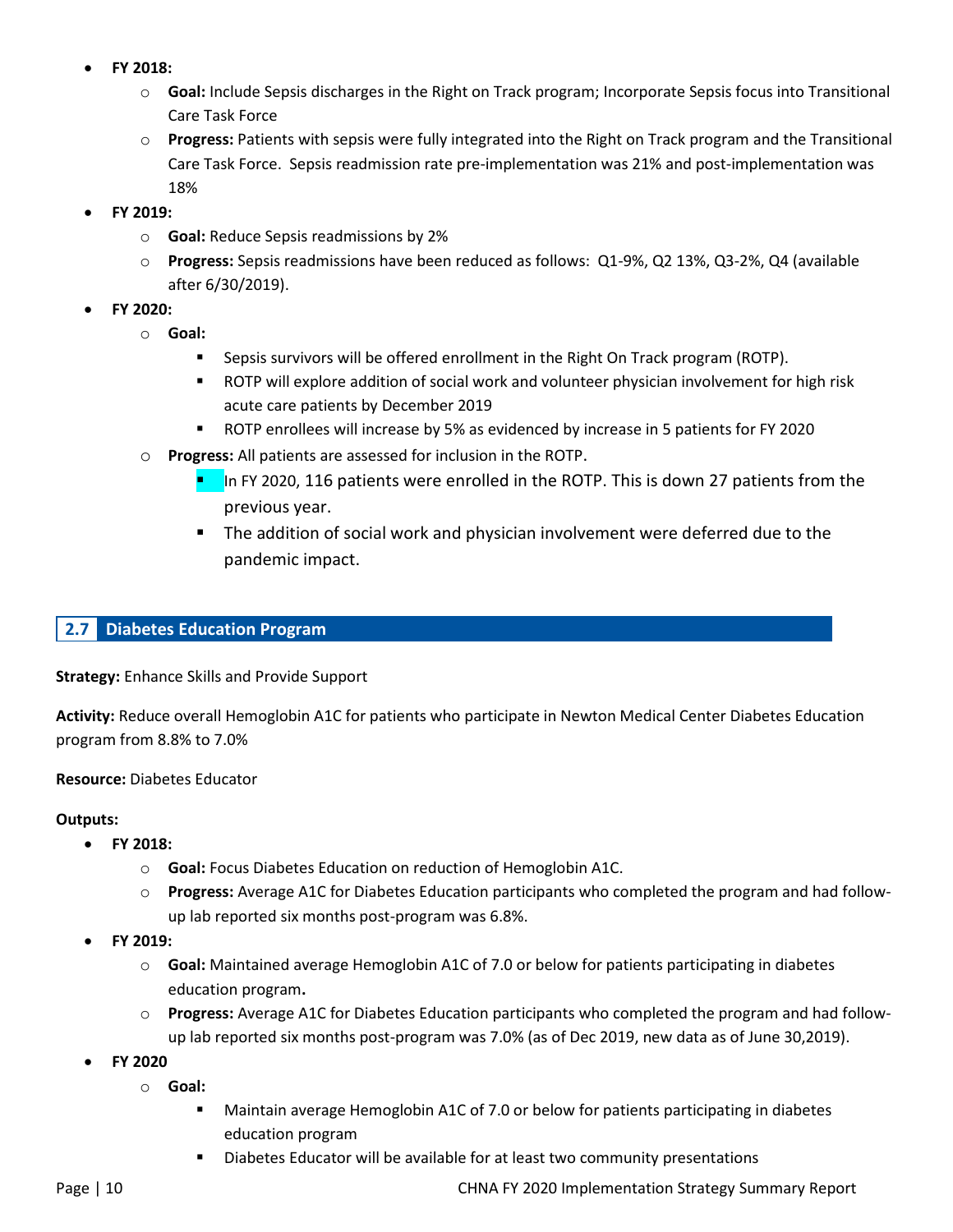- **Diabetes Support Group will be offered on a monthly basis**
- o **Progress:**
	- The average A1C for patients who participated in the Newton Medical Center Diabetes Education program was 6.8% for FY2020 with Q4 rate at 6.5%. The Hemoglobin A1c data is reported every 6 months.
	- **Three community presentations were given by the Newton Medical Center Diabetes Educator.**
	- The Diabetes Support Group was offered monthly through March. Fourth Quarter meetings have been cancelled due to the pandemic.

**Future Plans:** Maintain average Hemoglobin A1C of 7.0 or below for patients participating in diabetes education program. Diabetic Educator will be available for at least two community presentations. Diabetes Support Group will continue to be offered on a monthly basis.

# **2.8 Newton YMCA Medical Partnership**

#### **Strategy:** Increase Access

**Activity:** Newton Medical Center and the Newton YMCA develop a medically-based partnership model

**Resource:** Chief Operating Officer

#### **Outputs:**

- **FY 2018:**
	- o **Goal:** Investigate feasibility and existing models, pursue grant funding, and develop a plan
	- o **Progress:** Progress was made in understanding existing models. There are YMCA guidelines and a definition of what it means and what it takes to offer 'medically-based' programming. This definition and these guidelines will form a basis for one element of a partnership model for the Newton YMCA and Newton Medical Center
- **FY 2019:**
	- o **Goal:** A leader from the Newton YMCA and a leader from NMC (or delegates) will conduct two site visits at medically-based YMCAs
	- o **Progress:** An on-site visit to a medically based YMCA in Des Moines, IA was conducted in 2018. The new YMCA director comes from a YMCA that had partnered with a local hospital; he has first-hand knowledge and experience. An analysis of the conversations held with the YMCA director will be completed by 7/30/2019. A Recommendations Report is expected 08/30/2019.
- **FY 2020:**
	- o **Goal:** By June 2021 NMC will have achieved a portion of a medically-based partnership model
	- o **Progress:** Newton Medical Center and the YMCA have developed a program of "warm hand-offs" from the Cardiac Rehabilitation program. NMC is currently underwriting the cost of the YMCA's Live Strong Cancer-survivor program for 15 individuals.

**Future Plans:** Newton Medical Center and the YMCA will collaborate on a program for In Patient Rehabilitation Unit patients to continue their therapy/activities at the YMCA.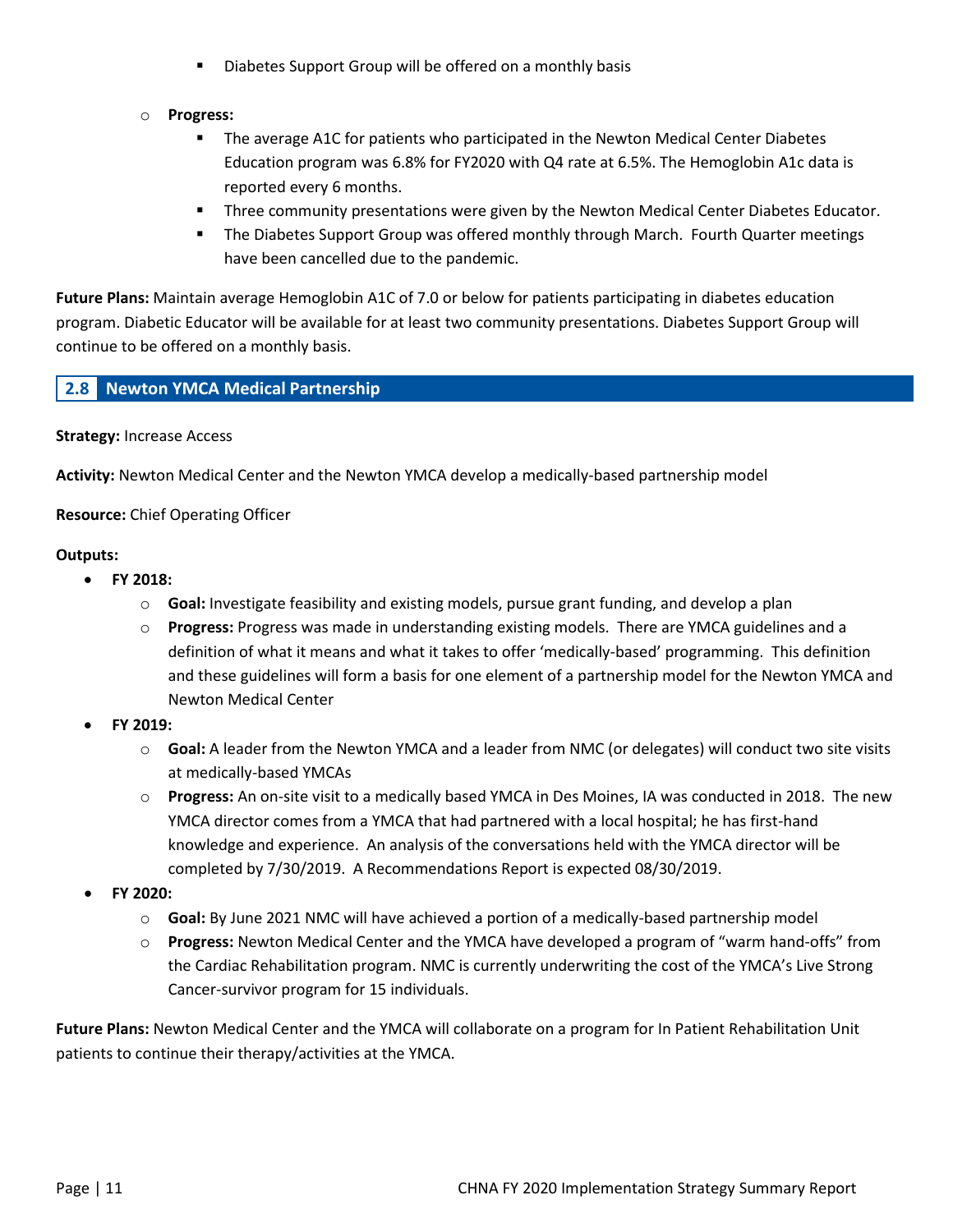# **Priority #3: Develop Viable Transportation Options for Health Needs**

# **3.1 Walking Path Expansion P.1**

**Strategy:** Change Physical Design

**Activity:** Walking Path Expansion

**Resource:** Provider Services Manager

#### **Outputs:**

- **FY 2018:**
	- o **Goal:** Investigate feasibility, pursue grant funding, and develop a plan
	- o **Progress:** Met with the city to discuss next steps and ensure compliance with codes and regulations
- **FY 2019:**
	- o **Goal:** Pursued grant funding to expand and improve the safety and appearance of Walking Path
	- o **Progress:** Pathways grant will be coupled with a recent grant received by NMC's Dr. J. Koontz for exercise equipment along a walking path
- **FY 2020**
	- o **Goal:** BCBS Pathways grant and an Exercise path grant received by Dr. Koontz will be combined to improve the pathways around NMC.
	- o **Progress:** Pathway with exercise stations dedicated 10/03/2020

**Future Plans:** A contemplation pathway component, an initiative of the NMC Chaplin, will be added the existing path to enhance mental /spiritual wellness by June 2021.

#### **3.2 Walking Path Usage**

**Strategy:** Change Physical Design

**Activity:** Improve the appearance of the walking paths to encourage use

#### **Resource:** Provider Services Manager

- **FY 2018:**
	- o **Goal:** Investigate feasibility, pursue grant funding, and develop a plan
	- o **Progress:** Sourcing funding.
- **FY 2019:**
	- o **Goal:** Pursued grant funding to expand and improve the safety and appearance of Walking Path
	- o **Progress:** A Walking Path plan is in development utilizing grant funding.
- **FY 2020:**
	- o **Goal:** BCBS Pathways grant and an exercise path grant received by Dr. Koontz to be combined to improve the pathways around NMC.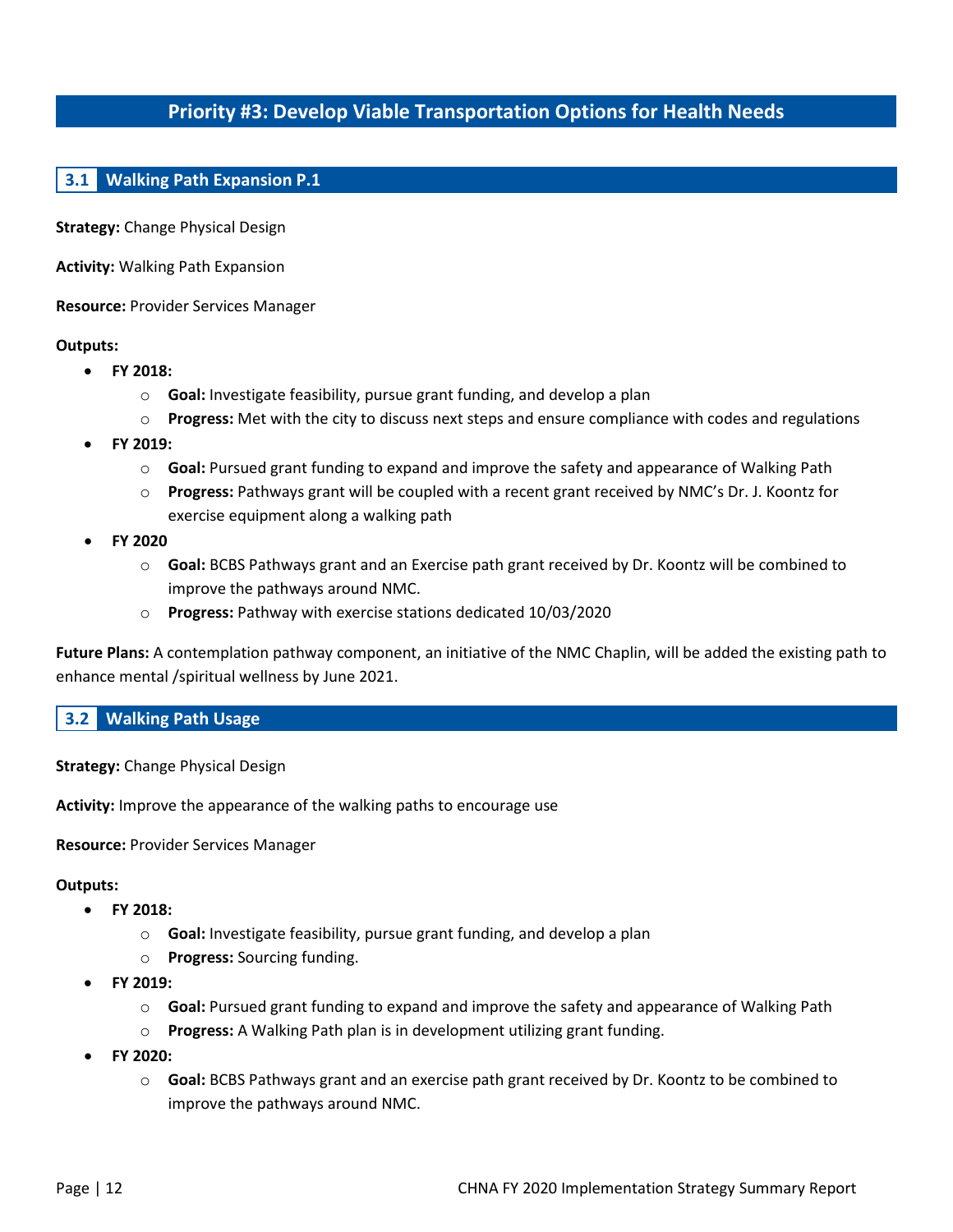o **Progress:** Funding received from Blue Cross and Blue Shield as a Pathways Grant, and from the American Academy of Sports Medicine and the Harvey County Medical Society. Path with exercise stations dedicated 10/03/2020. Path enhanced with additional tree plantings in winter of 2019-2020.

# **3.3 Walking Path Expansion P.2**

**Strategy:** Change Physical Design

**Activity:** Newton Medical Center farmland used to support patient therapies

**Resource:** Provider Services Manager

#### **Outputs:**

- **FY 2018:**
	- o **Goal:** Investigate feasibility, pursue grant funding, and develop a plan
	- o **Progress:** Provider Services Manager to sit on the Food/Farm Council.
- **FY 2019:**
	- o **Goal:** Two acre food plots grown in summer donated to local food pantries
	- o **Progress:** Director of Case Management attends Food and Farm Council meetings. Two plots totaling 5 acres have been designated for produce growth and donation to local food pantries during summer of 2019
- **FY 2020:**
	- o **Goal:** A minimum of two plots will be planted with the purpose of donation to local food pantries
	- o **Progress:** Only one food plot was established due to excessive rain in the spring of 2019. Food donated from the one plot was 2000 pounds of food to local pantries and homeless shelters and approximately 3600 pounds of pumpkins to Tanganyika Wildlife Preserve.

**Future Plans:** A one acre plot has been planted on NMC property to be shared with community. Additionally, the YMCA youth cooking programs will utilize the garden produce for inclusion in menu planning or specific cooking projects.

#### **3.4 Community Partners and Patient Transportation**

**Strategy:** Enhance Access and Reduce Barriers

**Activity**: Pursue a greater understanding of community partner role(s) in providing transportation for patients if not admitted to the hospital

**Resource:** Director of Case Management Services

- **FY 2018:**
	- o **Goal:** Affordable, secure transportation for patients
	- o **Progress:** NMC has established a new contract with a non-emergent, secure transportation company to provide door-to-door transportation beginning 6/18/18.
- **FY 2019:**
	- o **Goal:** Reduced costs of non-emergent, secure transportation for Newton Medical Center patients requiring transfer to another healthcare facility or provider by 10% in Fiscal year 2019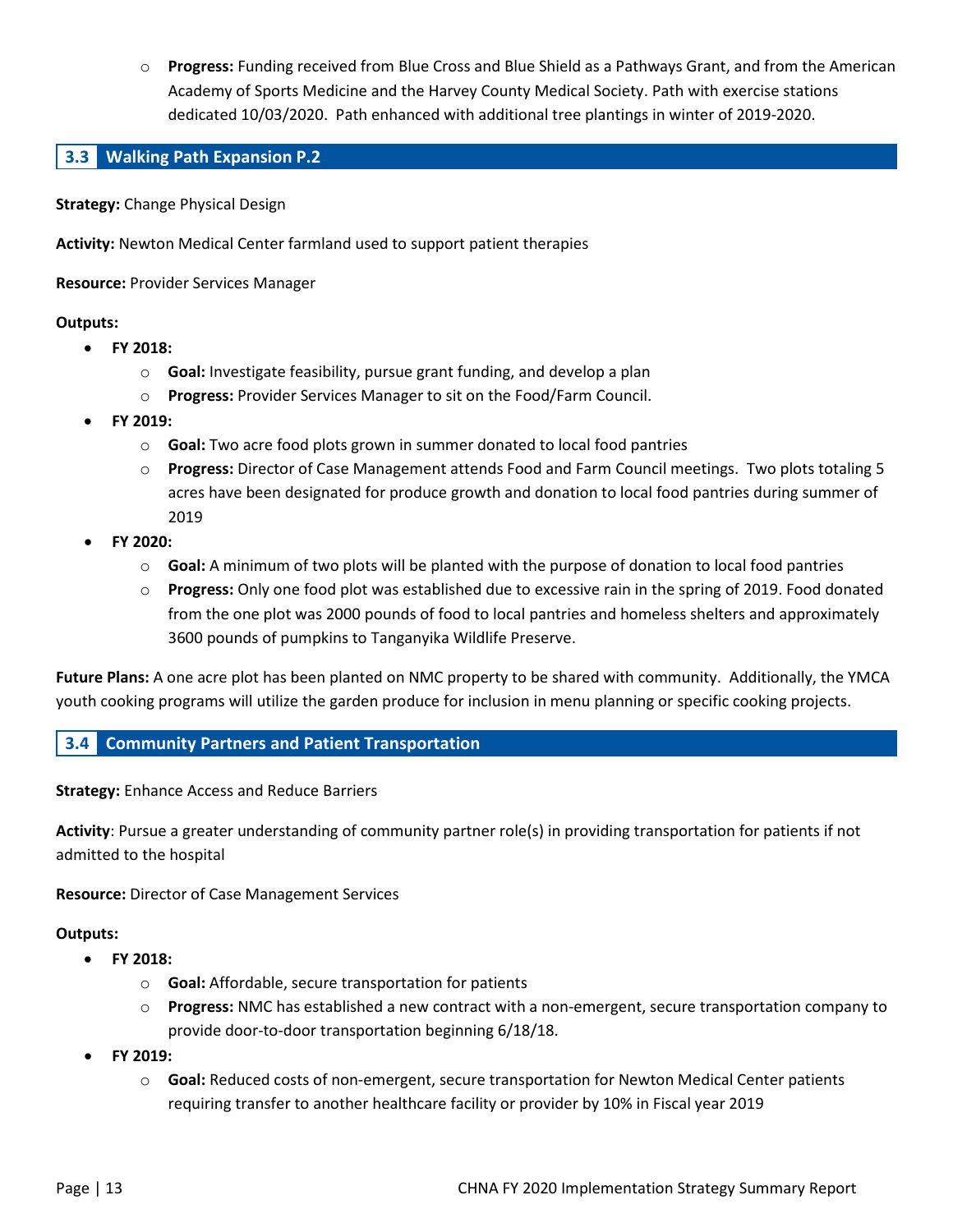- o **Progress:** Newton Medical Center expanded cost effective transportation options for patients by working with local non-emergent transportation provider Simply Safe. Fee for the non-emergent trip demonstrated a 58% reduction in cost for the consumer.
- **FY 2020**
	- o **Goal:** To support ongoing success of the following : Maintain cost per ride reduction, serve as a pilot site for the Harvey County Volunteer Transportation program, Newton Private Duty staff providing transportation for their clients.
	- o **Progress:** Cost per ride remains steady with Simply Safe, Newton Private Duty staff providing transportation for their clients and the beginning of the 'Find-A-Way" program.

**Future Plans:** Transportation vouchers for the volunteer program, "Find-a-Way", will be given to Newton Medical Center patients via Case Managers. Assurance of ongoing safe and cost-effective transportation will remain a focus for care of NMC patients.

# **New In Fiscal Year 2019**

Newton Fire and EMS, Newton Police Department, Newton Medical Center, Newton Home Health and Prairie View are all integrated into the Para-medicine program with criteria established for screening with direct referrals to Prairie View.

#### **FY 2020:**

- o **Goal:** To optimize this program and enhance collaboration with the new Chief of Fire and Emergency Management Services.
- o **Progress:** With the addition of a Social Worker in the Emergency Department, referrals are being made more efficiently. Examples of resources referred to are long term care facilities, home health, skilled nursing and department of children and families. 96% of the Para-medicine referrals were contacted and services were provided based on need for FY 2020.

**Future Plans:** The Para-medicine program coordination will continue through the Emergency Department Social Worker.

# **Thank You**